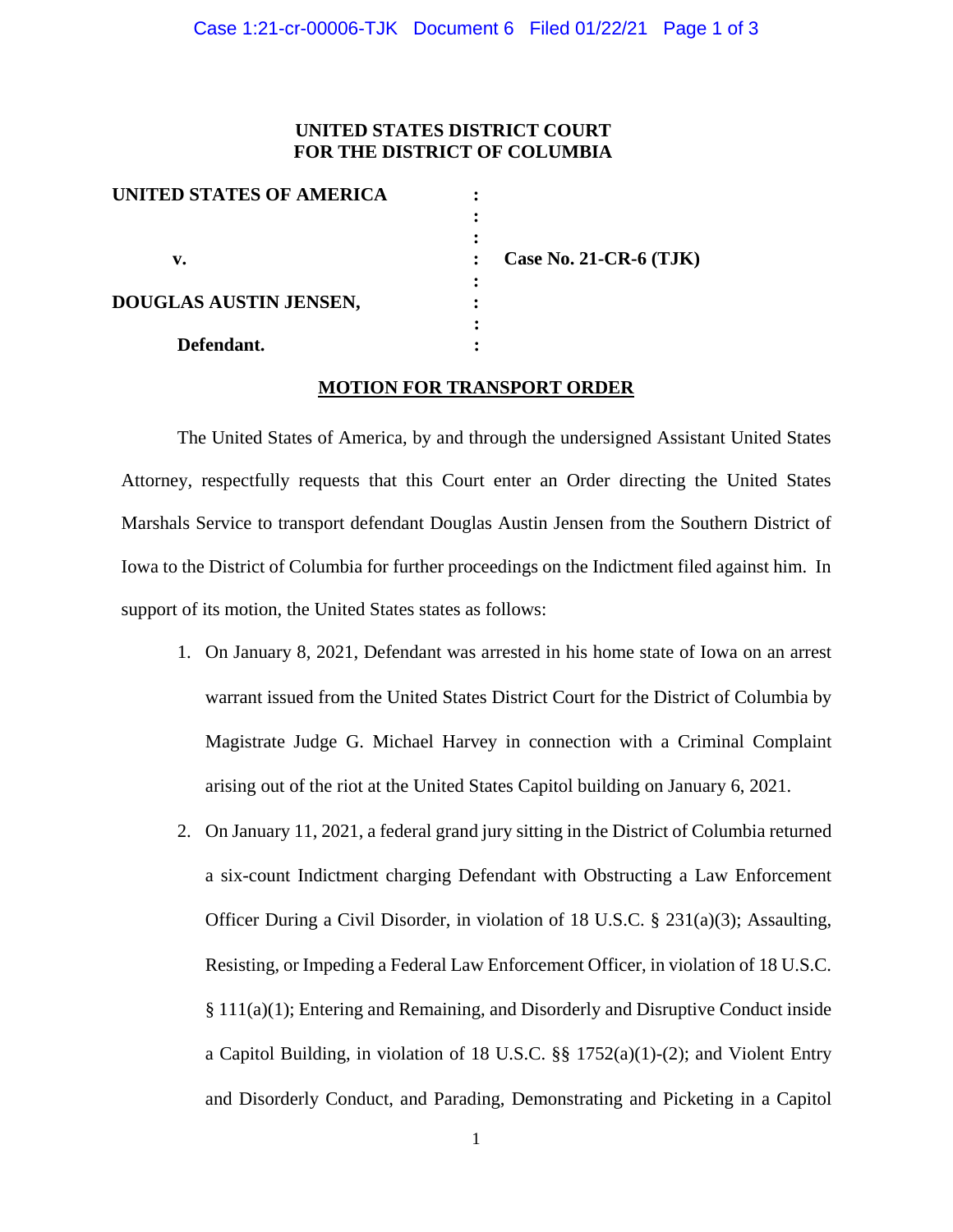#### Case 1:21-cr-00006-TJK Document 6 Filed 01/22/21 Page 2 of 3

Building, in violation of 40 U.S.C. §§ 5104(e)(2)(A)-(G). (Docket Entry 3).

- 3. Defendant appeared for Rule 5 proceedings in the Southern District of Iowa on January 12, 2021, in case Number 4:21-mj-11-HCA. The United States made a motion to detain the defendant without bond pending trial pursuant to 18 U.S.C. §  $3142(f)(1)(E)$ . Chief Magistrate Judge Helen C. Adams ordered Defendant's temporary detention pending an identity and detention hearing. Id. (Docket Entry 10). Defendant waived the identity hearing, but a detention hearing was held on January 19, 2021. Id. (Docket Entries 14-16). On January 21, 2021, Magistrate Judge Adams ordered Defendant released pending trial and established release conditions. Id. (Docket Entries 17-18). Magistrate Judge Adams stayed her ruling until January 27, 2021, to allow the United States an opportunity to appeal to this Court pursuant to 18 U.S.C. § 3145(a).
- 4. The United States filed in this Court an Emergency Motion to Review the Court's Release Order on January 22, 2021.
- 5. In order to have counsel appointed to represent Defendant in the District of Columbia, to resolve the pending motion to review the release determination made by the Magistrate Judge in the Southern District of Iowa, and to conduct further proceedings in this matter, Defendant, who remains temporarily detained, needs to be transported to the District of Columbia by the United States Marshals Service.

Accordingly, the United States moves this Court to issue an Order directing the United States Marshals Service to transport defendant Douglas Austin Jensen forthwith to the District of Columbia for further proceedings.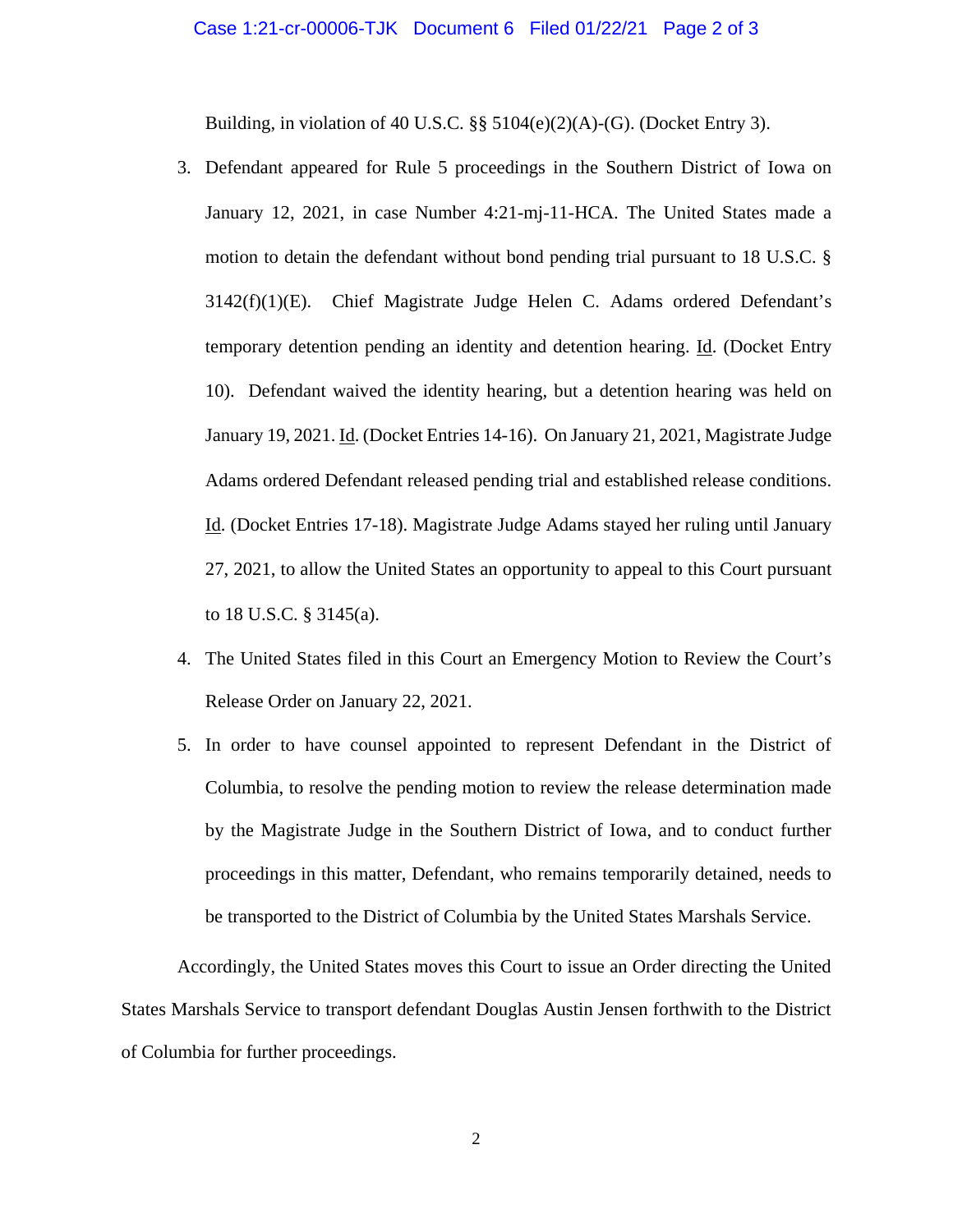Respectfully submitted, MICHAEL R. SHERWIN Acting United States Attorney New York Bar No. 4444188

 By: */s/ James B. Nelson* JAMES B. NELSON D.C. Bar No. 1613700 Assistant United States Attorney Federal Major Crimes Section 555 4th Street, N.W. Washington, D.C. 20530 (202) 252**-**6986 james.nelson@usdoj.gov